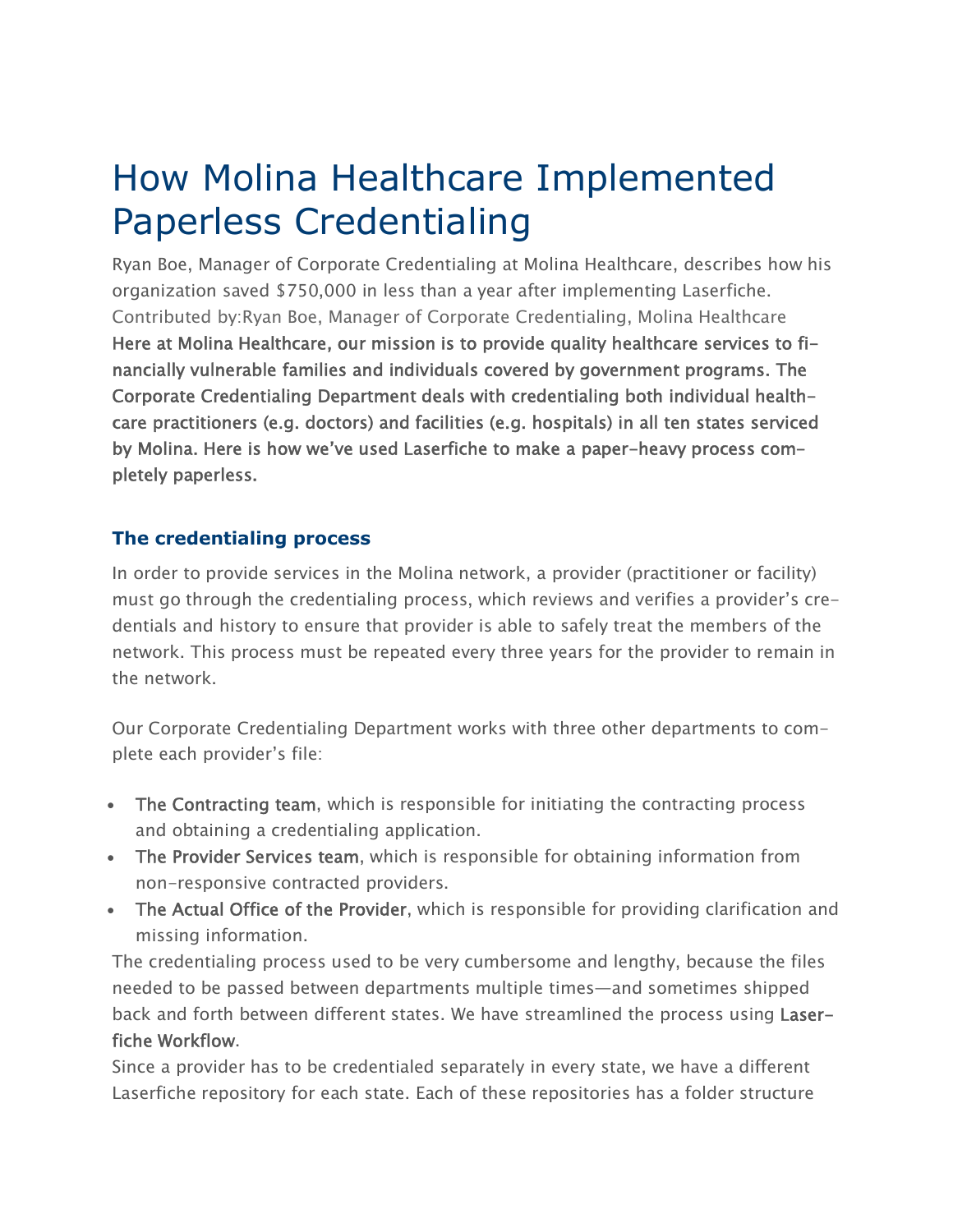corresponding to the different steps in the workflow, which we were able to replicate for each repository. As the application moves through each step of the credentialing process, it moves to a different folder and different person, possibly at a different physical location.

The application can move through several possible tracks depending upon the individual scenario (e.g., one application will move through for regular approval, while another might be discontinued mid-process).

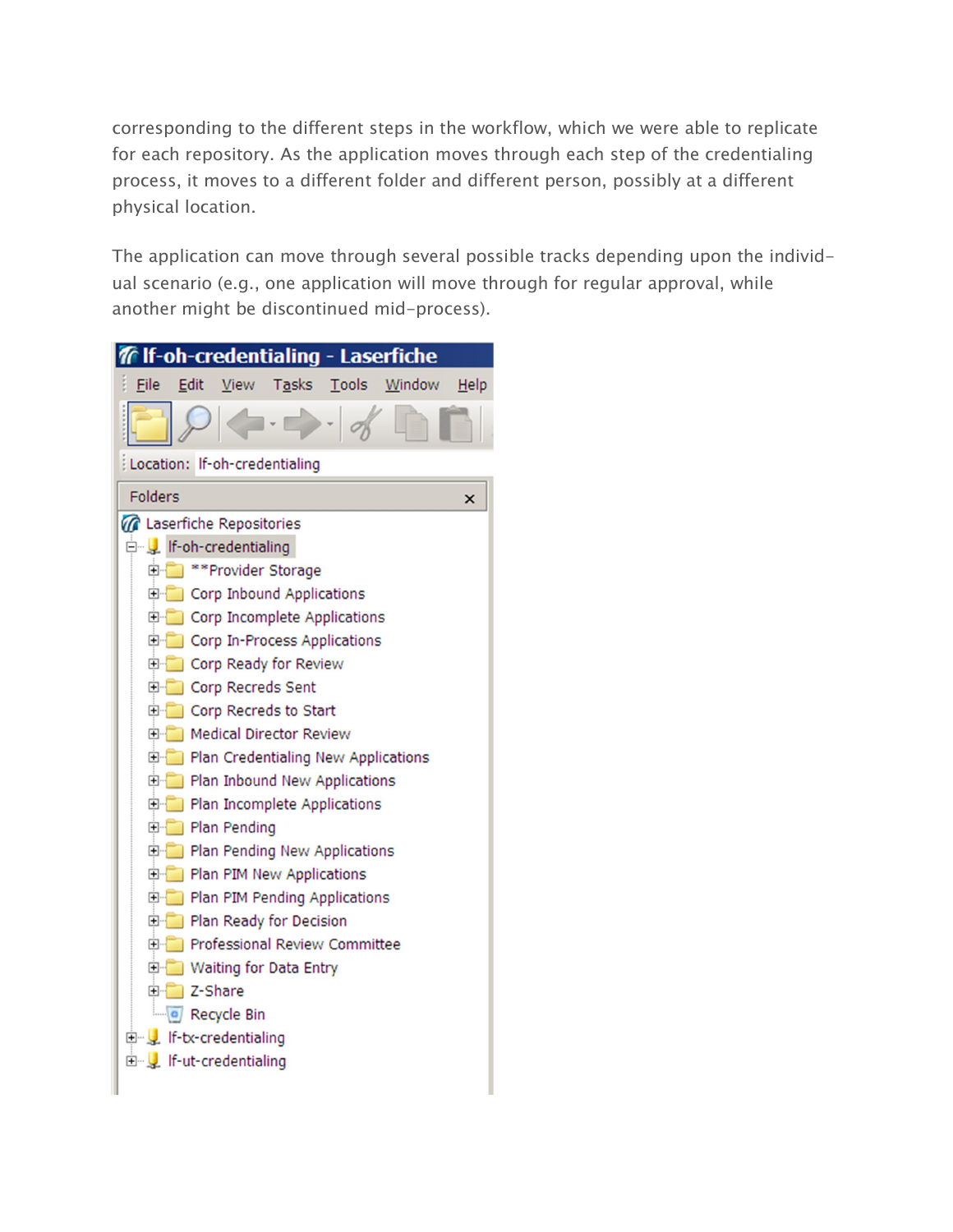# **The credentialing workflows**

Below is a general diagram of our core credentialing process. Each yellow box represents a separate master workflow.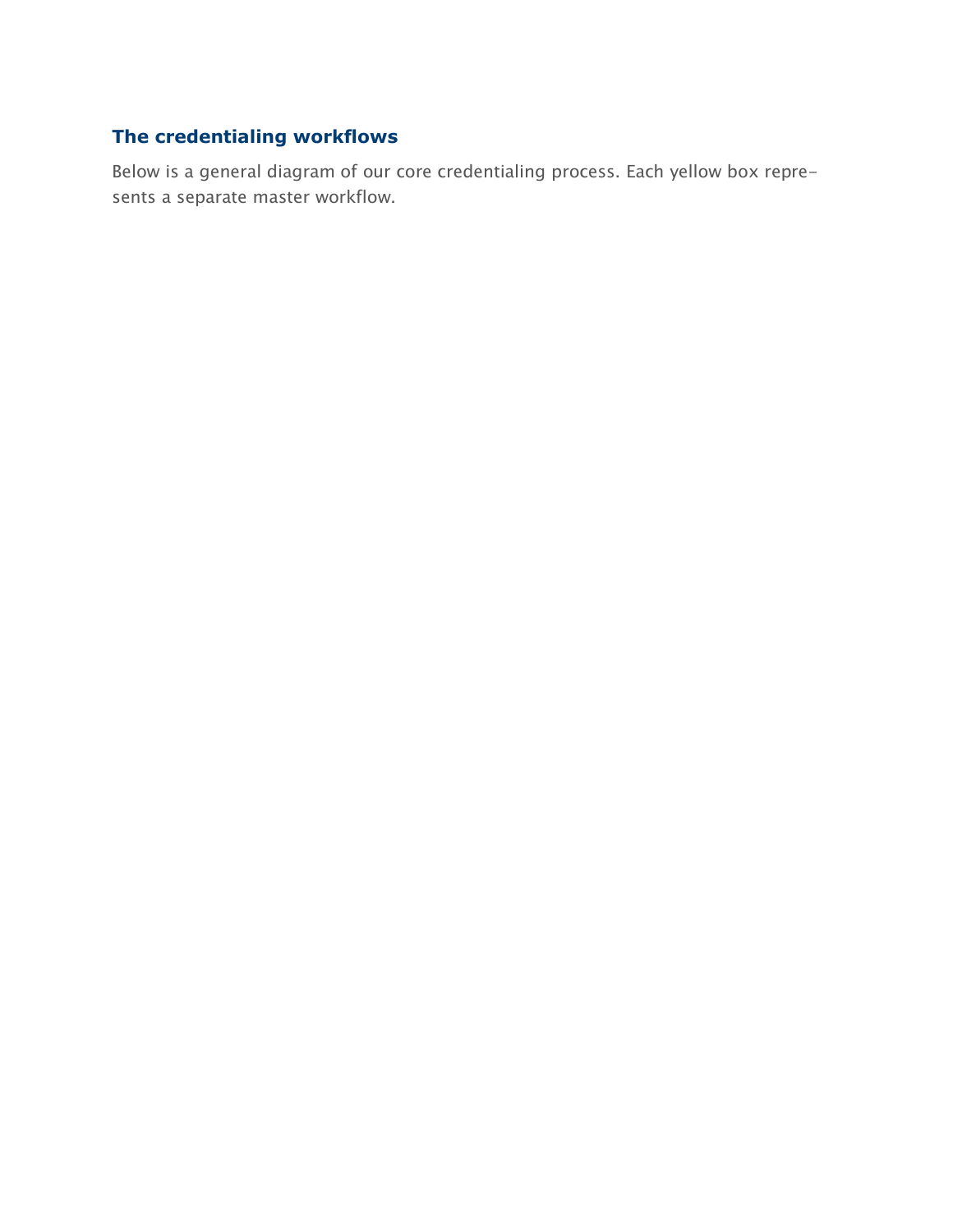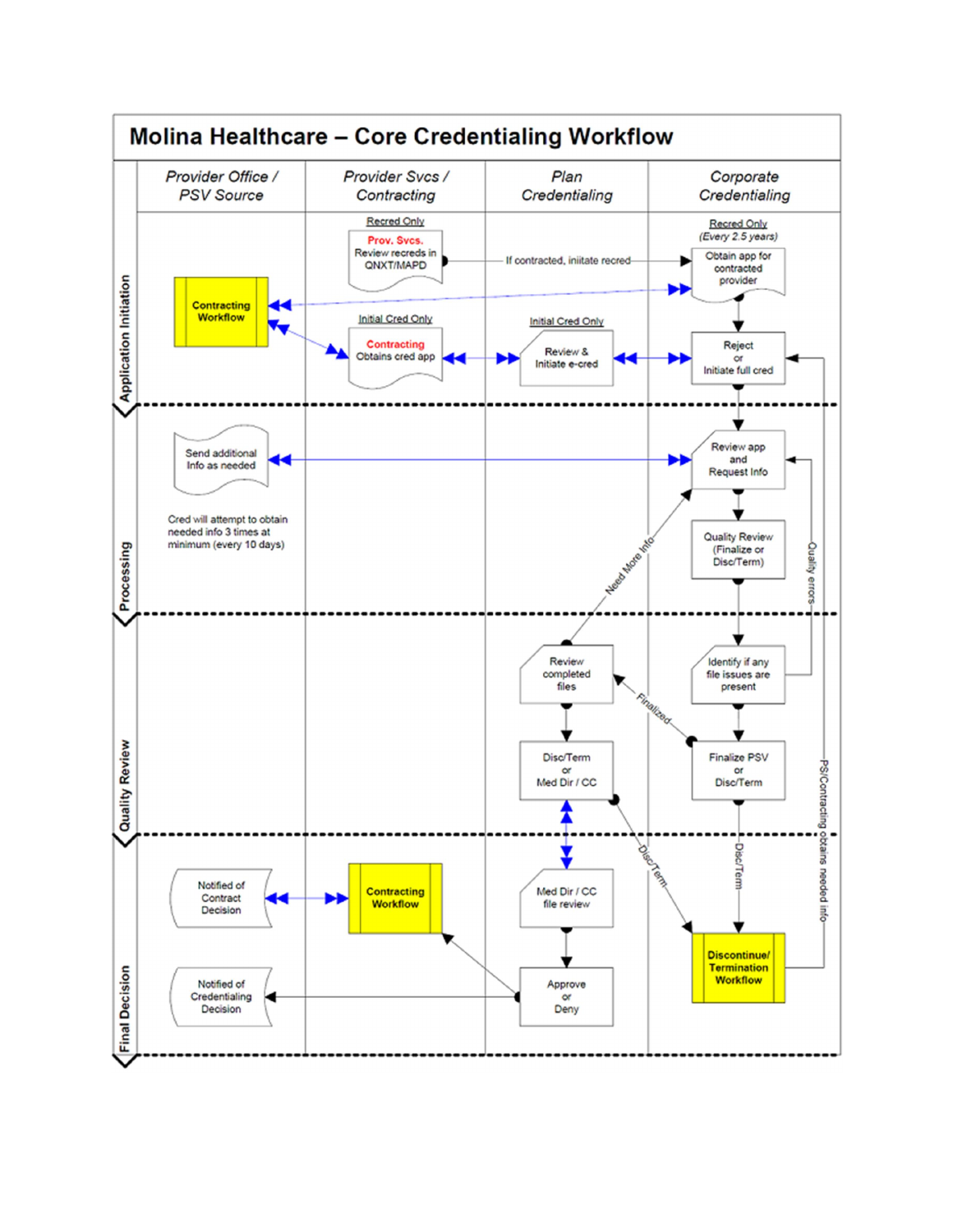Several of the different steps in this core credentialing process correspond to a breakout sub-workflow. For example, the "Review app and Request Info" step is comprised of the following workflow.



As you can see, the documents move seamlessly through the different offices. We no longer have to ship giant boxes of credentialing applications all around the country. Instead, we simply transfer files in a few seconds with a few mouse clicks.

Below is an overview of the entire credentialing process: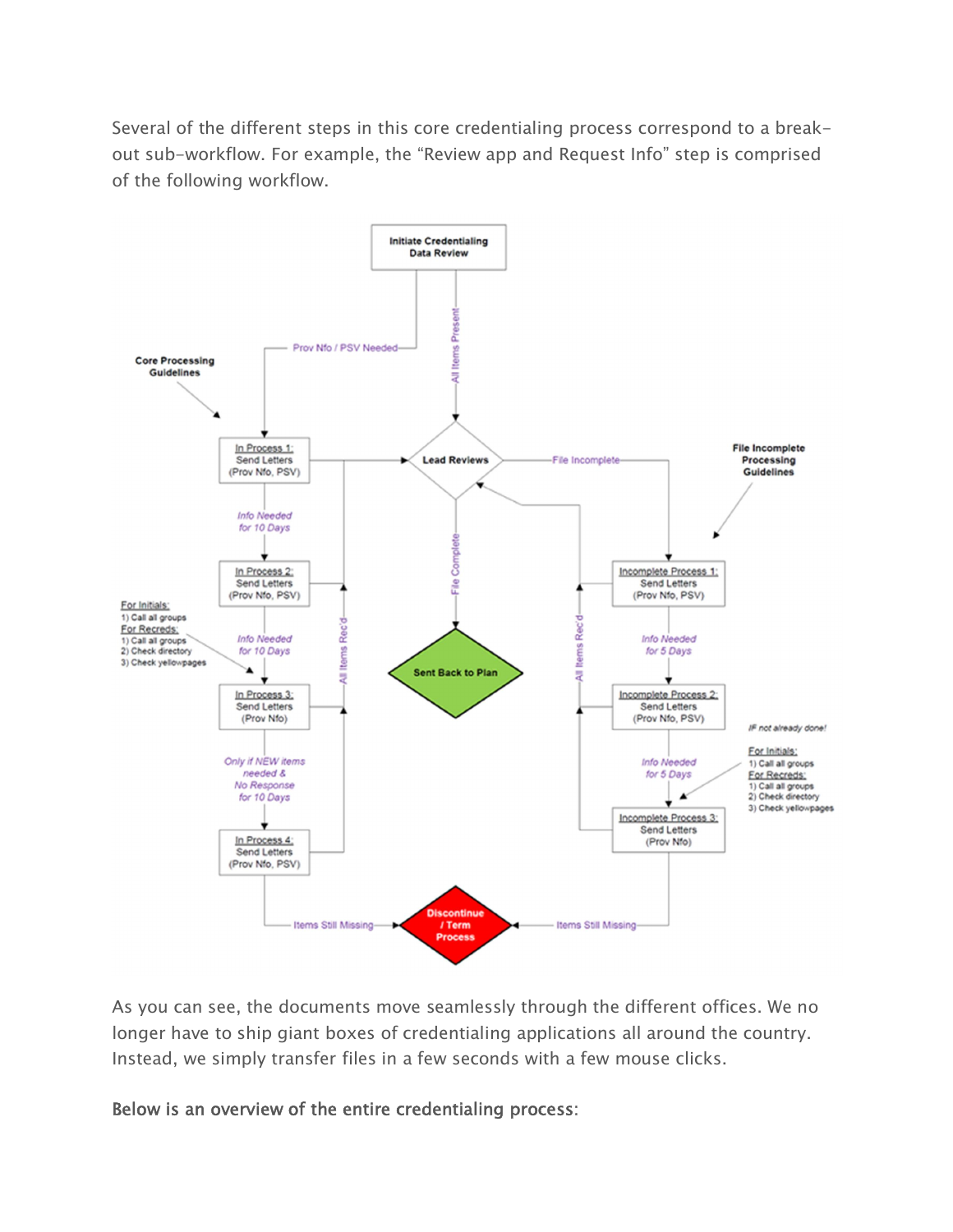## 1. Application Initiation.

- Approximately 60% of all applications come from the Council for Affordable Quality Healthcare (CAQH) database. A provider submits one application to CAQH and can use it to apply to multiple health insurance carriers in multiple states.
	- o After downloading such applications from CAQH, we use Laserfiche Snapshot and locally developed software to batch import them into Laserfiche.
	- $\circ$  We also use the XML version of the data to upload directly into our credentialing database when possible.
- Approximately 40% of applications are still hand written.
	- $\circ$  These applications have to be scanned into Laserfiche and data entered manually into our credentialing database.

### 2. Processing.

- During this stage, we make sure that the applications are complete and request additional information if necessary.
- We also verify multiple credentials (e.g., medical license, board certification, etc.) and useLaserfiche Snapshot to import them into the credentials file.
- If the provider doesn't respond to our requests for missing or conflicting information after three attempts, the application is discontinued, at which point our networking units (Contracting or Provider Services) may decide to pursue the information.

## 3. Quality Review.

- Once the application is complete, it must go through a quality review process. To demonstrate the level of detail applied here, some of the main items that need to be verified for quality are as follows:
	- o Licenses.
	- o Education and training.
	- o Board certifications.
	- o Federal sanctions.
	- o Work history.
	- o Malpractice insurance.
	- o Malpractice history.
- At any point during the quality review process, additional information may be identified that will need to be requested or the application may be discontinued.
- 4. Final Decision.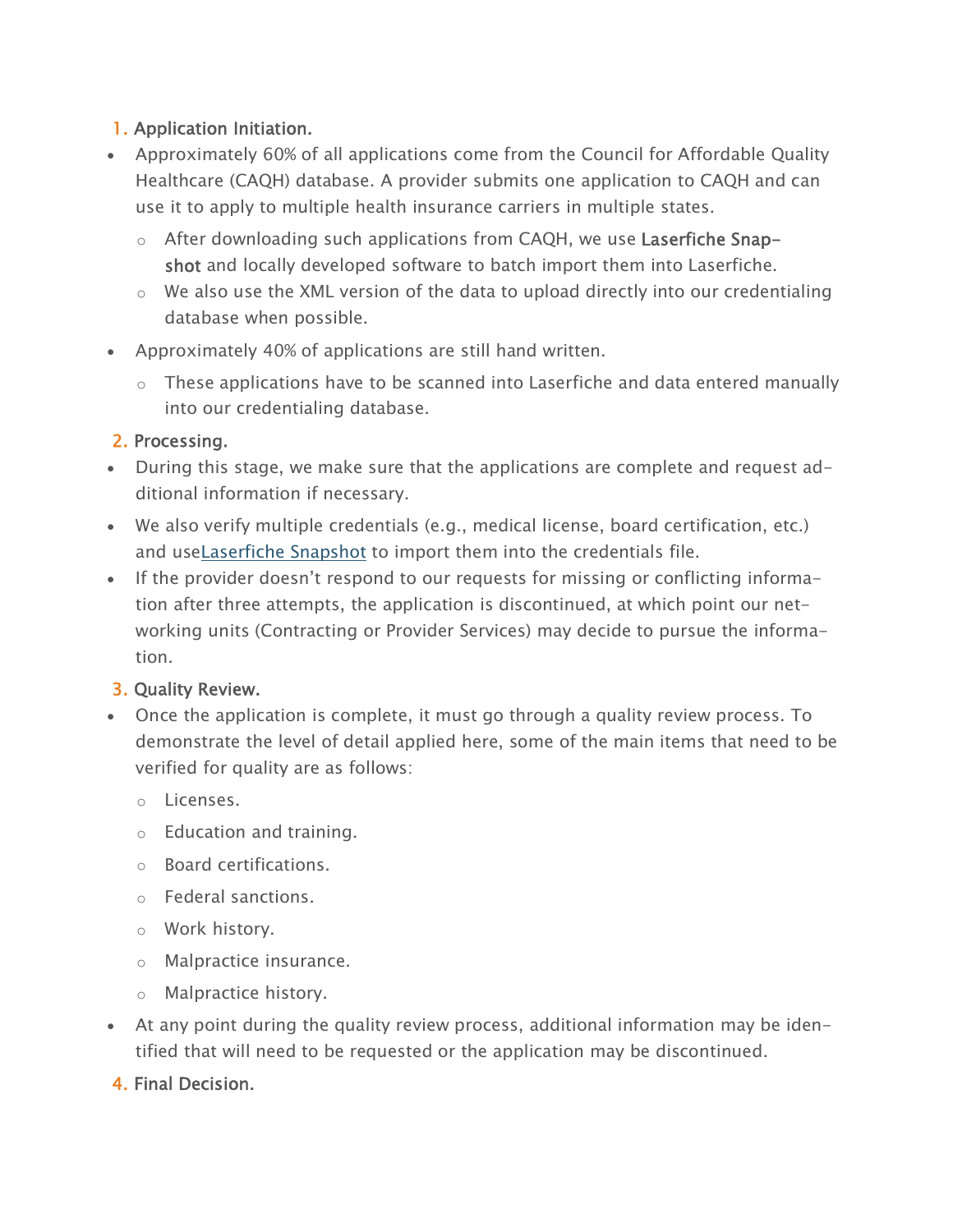- During this stage, provider files are reviewed by a peer review committee (for files with issues) or a medical director (for clean files) for a final decision.
- Providers are then notified whether their application was approved, denied or discontinued.
- If the application was discontinued, a provider can supply the missing information and resubmit her application. It will then have to go through the entire process all over again. If a provider's contract was terminated because the provider failed to submit the required missing documentation, s/he must begin the contracting process again and be treated like an initial credentialing applicant.

#### 5. Retain the records.

 Once the application approval and review is completed, the application moves to the "\*\*Provider Storage" folder in the Laserfiche repository to be retained for up to 40 years after a contract termination, depending on the retention law in each state.



# **Efficiencies gained**

Implementing paperless credentialing helped us to:

- Decrease our average processing time per file from 53 days to 35 days.
- Decrease our cost per file from \$180 to \$108, saving us a total of \$750,000 in the first year.
- Increase our average quality scores from 83% to 92%.
- Improve the speed of credentialing in new states that we service.
- Increase the general volume capacity when application volume fluctuates.
- Improve our confidence in retrieval of documentation for audits.

Some of the products and services listed on the Laserfiche Solution Exchange were not developed by Laserfiche. The recommendations and opinions expressed on the Laserfiche Solution Exchange are those of the person or